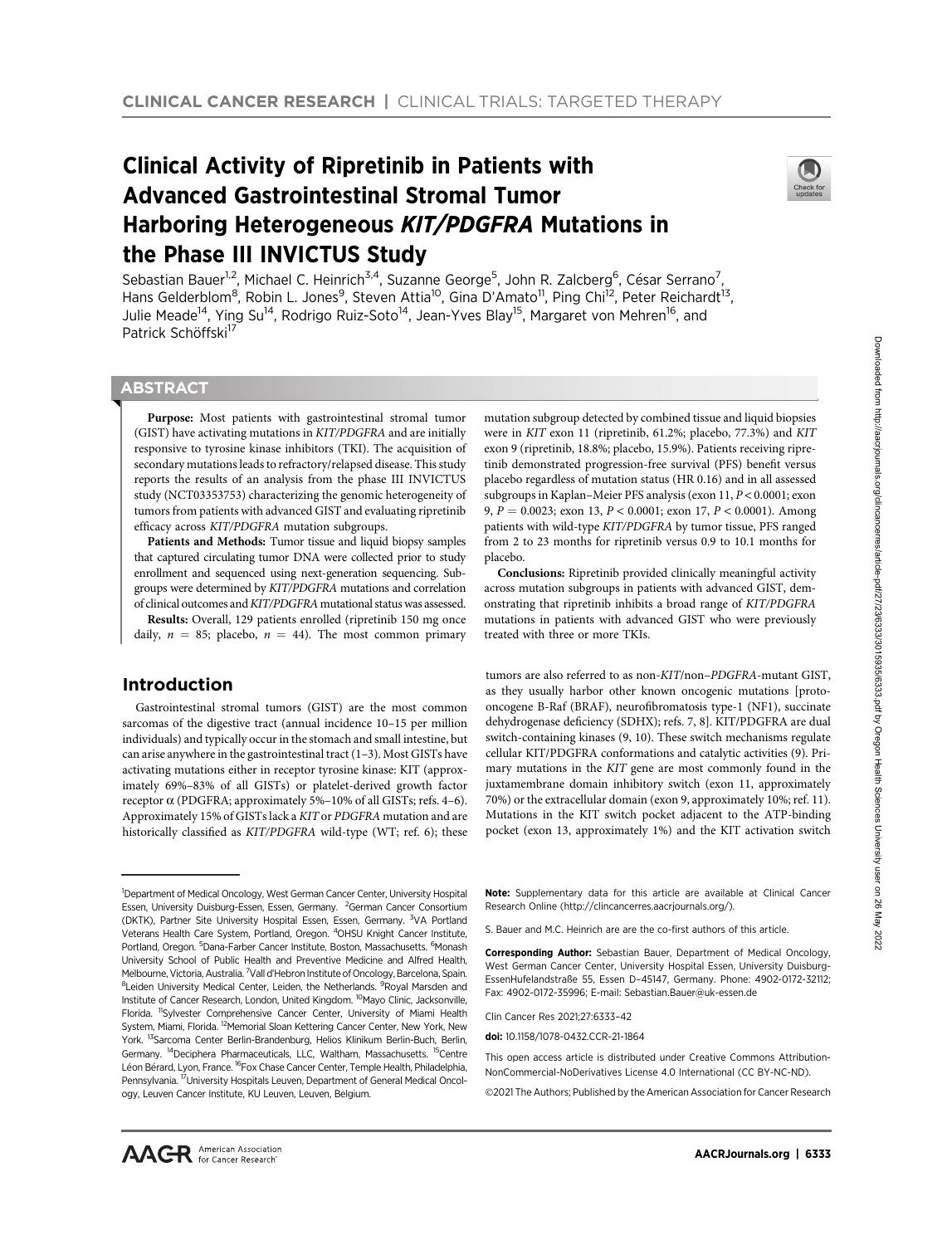# Translational Relevance

KIT/PDGFRA mutations are early oncogenic events in gastrointestinal stromal tumors (GIST) and are key oncogenic metastatic drivers. Clonal evolution of mutations within multiple exons that encode the functional domains of tyrosine kinase receptors have been observed leading to both intra- and intertumor mutational heterogeneity, representing a major mechanism of resistance to existing tyrosine kinase inhibitors (TKI). Here we describe the genomic landscape of KIT-related resistance based on an exploratory analysis from INVICTUS. This study investigated KIT/ PDGFRA mutations using both tumor tissue and liquid biopsies in patients with advanced GIST who were previously treated with at least imatinib, sunitinib, and regorafenib. This is the largest study to reflect the spectrum and extent of mutational heterogeneity in pretreated GIST, underscoring the broad inhibitory activity of ripretinib in this treatment line.

(exon 17, approximately 1%) are less frequent (11). The most common PDGFRA primary mutations occur in the activation switch (exon 18, approximately 6%; ref. 11). These mutations in the conformationcontrolling switch mechanism, regardless of location, disrupt the autoinhibited forms of KIT and PDGFRA kinases and cause constitutive, ligand-independent kinase activity and signaling, ultimately leading to tumor growth and metastasis (12–14).

The current treatment algorithm for patients with advanced, inoperable GIST includes the sequential use of tyrosine kinase inhibitors (TKI) such as imatinib, sunitinib, and regorafenib, which are approved first-, second-, and third-line treatments, respectively (15, 16). These established treatments target the "switch-off"inactive conformation of the kinase by competitively binding to the ATP-binding site (17–19). In particular, some specific PDGFRA mutations, mostly the exon 18 D842V substitution mutation, are highly resistant to imatinib treatment. Patients with these mutations may receive the recently approved TKI avapritinib as first-line treatment, as it is approved for patients with unresectable or metastatic GIST that have a PDGFRA exon 18 mutation (4, 20, 21).

Secondary mutations typically arise during treatment and can confer resistance to the therapeutic agent. Specifically, secondary KIT mutations involving the switch pocket adjacent to the ATPbinding site (exons 13 and 14) or the activation switch (exons 17 and 18) can directly hinder binding of imatinib or stabilize KIT oncoprotein in the active conformation (22). These resistance mutations develop within switch domains, driving KIT/PDGFRA to an active state. Sunitinib and regorafenib inhibit some resistance mutations, but neither cover the full spectrum of mutations (23–25). Moreover, patients frequently develop separate resistance clones that harbor different resistance mutations, leading to relatively short disease control in second- and third-line treatments for GIST (23–27).

Ripretinib was approved by the FDA in May 2020 for the treatment of adult patients with advanced GIST who received prior treatment with three or more kinase inhibitors, including imatinib (28). In contrast to the mechanism of action of the first three lines of therapy, ripretinib is a switch-control TKI that broadly inhibits KIT and PDGFRA kinase signaling through a dual mechanism of action (9, 29). Designed to bind to both the switch pocket and the activation switch to lock the kinase in the inactive state, ripretinib prevents downstream

signaling and cell proliferation and provides broad inhibition of KIT and PDGFRA kinase activity brought on by both primary mutations and secondary mutations that lead to drug-resistant GIST (29). In the phase III INVICTUS study (NCT03353753), patients receiving ripretinib had a statistically significantly longer median progression-free survival (mPFS; 6.3 months) compared with patients receiving placebo (1.0 month; ref. 29).

Tumor tissue biopsy is the traditional gold standard of genotyping in patients with GIST. However, due to the invasive procedures that carry the risk of complications and the time-consuming nature of acquiring tumor tissue biopsies, liquid biopsy that captures circulating tumor DNA (ctDNA) has been used in research in recent years and has demonstrated feasibility and accuracy in detecting KIT/PDGFRA mutations in patients with GIST (30–32).

The objectives of this study were to demonstrate the utility of tissue and liquid biopsy in detecting KIT/PDGFRA mutations in patients with advanced GIST, characterize the genomic heterogeneity of tumors from patients with advanced GIST enrolled in the INVICTUS trial, and correlate the clinical benefit of ripretinib with baseline mutations.

# Patients and Methods

## Patient population

The study enrolled patients aged 18 years or older with diagnosed GIST and at least one measurable lesion according to modified Response Evaluation Criteria in Solid Tumors version 1.1 (mRECIST 1.1). Patients who had progressive disease on or documented intolerance to at least imatinib, sunitinib, and regorafenib and an Eastern Cooperative Oncology Group (ECOG) score of 0 to 2 were included. Patients were excluded from the study if they underwent any anticancer therapy within 14 days of starting the study, had uncontrolled hypertension, or had a left ventricular ejection fraction less than 50% at screening. Full inclusion and exclusion criteria can be found in the Supplementary data and have been previously described (29).

#### Study design and treatment

INVICTUS is an international, multicenter, randomized, doubleblind, placebo-controlled phase III trial in 129 patients who received at least three prior anticancer therapies for advanced GIST. Patients were randomized 2:1 to receive ripretinib 150 mg once daily or placebo until disease progression, as determined by blinded independent central review using mRECIST criteria. Randomization was stratified by number of prior anticancer therapies (3 or  $\geq$ 4) and ECOG score (0 vs. 1 or 2), but not byKIT/PDGFRA mutation status. The study design and patient disposition for this trial has been published previously (29). This study was conducted in accordance with the Declaration of Helsinki and the International Council for Harmonization Guidelines for Good Clinical Practice. All patients were capable of understanding and complying with the protocol and provided informed written consent to participate in the study. The protocol, protocol amendments, and informed consent documents were approved by the institutional review board or ethics committee at each site before beginning the study.

#### Outcomes

The primary efficacy outcome for the INVICTUS trial was progression-free survival (PFS). Characterization of mutational status and retrospective correlation between baseline mutation subgroups and efficacy were exploratory outcomes. PFS was assessed for each baseline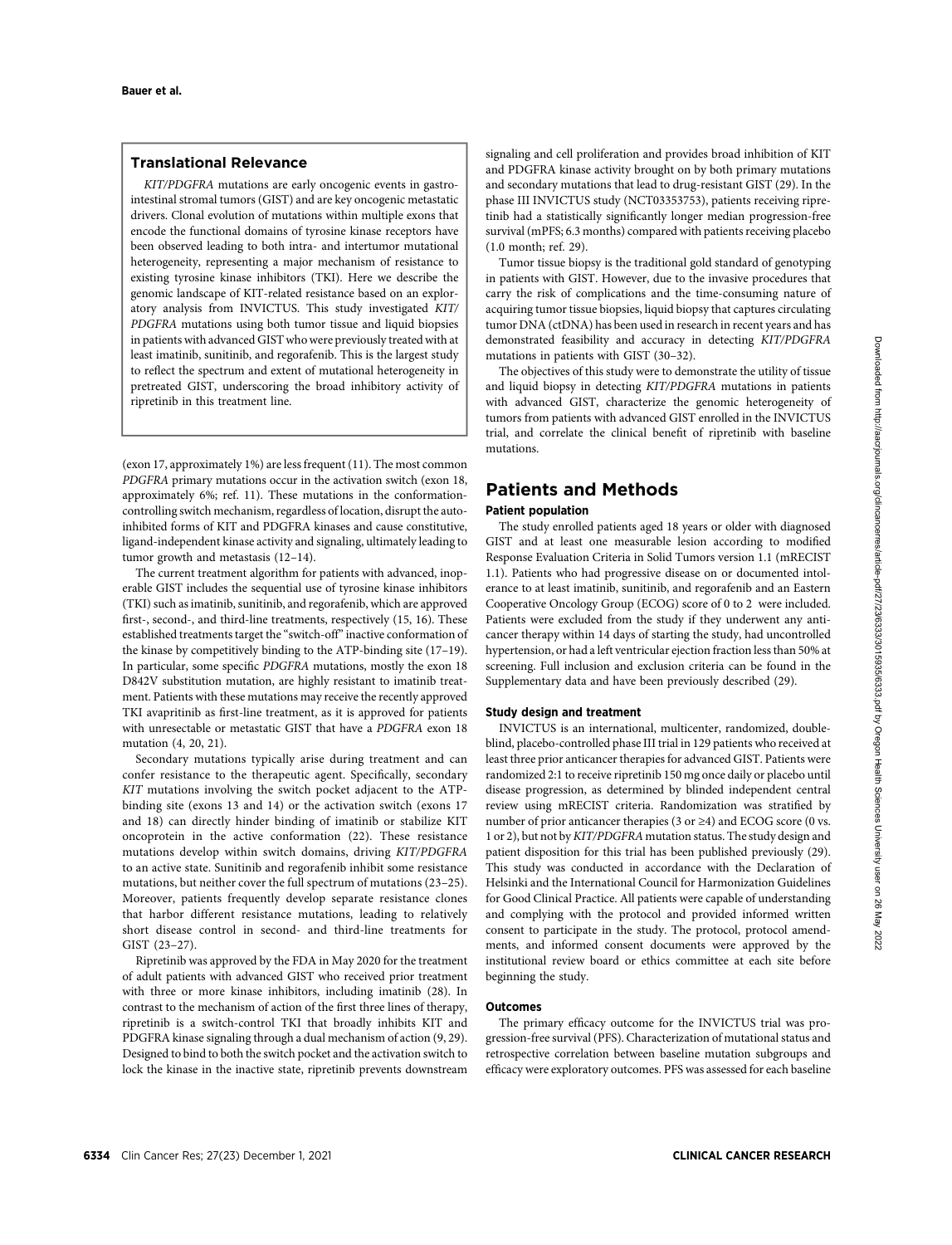mutational subgroup, detected by combining results from the tissue and liquid biopsies.

#### Sample collection and sequencing analytics

Fresh tumor tissue samples were collected during screening prior to beginning the study drug (baseline). Archival tumor tissue samples could be used as long as no anticancer therapy was administered after the sample was collected. Additional tumor tissue samples may have been collected during the course of the trial (while on study drug) to be used for further molecular testing. However, the data presented here reflect only biopsy samples collected prior to ripretinib treatment. Tumor tissue specimens were analyzed using a next-generation sequencing (NGS), FDA-approved 324-gene assay, FoundationOne (Foundation Medicine, Inc.). Mutations reported in this manuscript are categorized as known or likely cancer-driving alterations and genomic signatures by the assay (33).

Liquid biopsy samples (plasma ctDNA) were collected at cycle 1 day 1 prior to the first dose of study drug (baseline), at the start of every other 28-day cycle, and at the end of treatment. Samples were analyzed via an NGS 73-gene FDA-approved liquid biopsy assay, Guardant360 (Guardant Health, Inc.). This assay reports mutations in a panel of genes that are frequently mutated in cancer and align with the mutations reported by the FoundationOne assay (34). All variants reported by the assay are ≥0.02% mutant allele frequency.

#### Data analysis

Analysis was conducted for the entire intent-to-treat population  $(N = 129)$  until data cutoff (March 9, 2020). Continuous variables were summarized using descriptive statistics while categorical variables were summarized using frequencies and proportions. Time-to-event data were summarized via Kaplan–Meier methodology with associated two-sided 95% confidence intervals (CI). A two-sided stratified log–rank test (0.05 significance level) was used to evaluate treatment difference. HRs were obtained using a Cox regression analysis adjusted for covariates and the 95% CIs were obtained using the Wald method. PFS was analyzed only during the double-blind treatment period.

Primary mutation subgroups are presented as detected in tissue, liquid, and combined biopsies. KIT exon 9, KIT exon 11, or PDGFRA mutations were deemed as primary mutations. Any KIT mutations detected in addition to primary KIT exon 9 or KIT exon 11 in a patient were considered secondary mutations. In the absence of a KIT exon 9/ exon 11 mutation, patients were categorized as "other" KIT primary subgroup.

### Results

#### Primary mutation subgroups detected in baseline tissue, liquid, and combined biopsies

A total of 129 patients were randomized to either the ripretinib group ( $n = 85$ ) or the placebo arm ( $n = 44$ ). Patient demographics and clinical characteristics were published previously (29). Overall, 128 tumor samples were collected (Fig. 1): 119 during the screening period and 9 prior to study screening. Optional posttreatment tumor tissue samples were collected in only 2 patients and were not analyzed for this manuscript. Most tissue samples were obtained from metastatic lesions. Tissue biopsy detected a single KIT mutation in 34 patients, 2 KIT mutations in 49 patients, and ≥3 KIT mutations in 16 patients. The most common primary mutation subgroup in either treatment arm detected in tissue biopsy was in KIT exon 11 (ripretinib, 55.3% of tumors,  $n = 47$ ; placebo, 63.6%,  $n = 28$ ) followed by KIT exon 9 (ripretinib, 16.5%,  $n = 14$ ; placebo, 13.6%,  $n = 6$ ; Table 1). Only 3 patients (2.34%), all in the ripretinib arm, had a single PDGFRA mutation (all exon 18, non-D842V); 10 patients (7.75%; 7 in the ripretinib arm and 3 in the placebo arm) were KIT/PDGFRA WT (Table 1). A total of 16 tissue biopsy samples failed sequencing, mostly due to low tumor content (Fig. 1).

Liquid biopsy detected a single KIT mutation in 25 patients, while 28 patients had 2 KIT mutations and 37 patients had  $\geq$ 3 KIT mutations. Similar to tissue biopsy, KIT exon 11 mutations were the most

Approves the control of the state of the state of the state of the state of the state of the state of the state of the state of the state of the state of the state of the state of the state of the state of the state of th

#### Figure 1.

Flow chart of patient biopsies and mutational status. On average, 1.85 KIT/PDGFRA mutations were detected in each tissue biopsy, while 2.61 KIT/PDGFRA mutations were detected in each liquid biopsy. PDGFRA, platelet-derived growth factor alpha; WT, wild-type.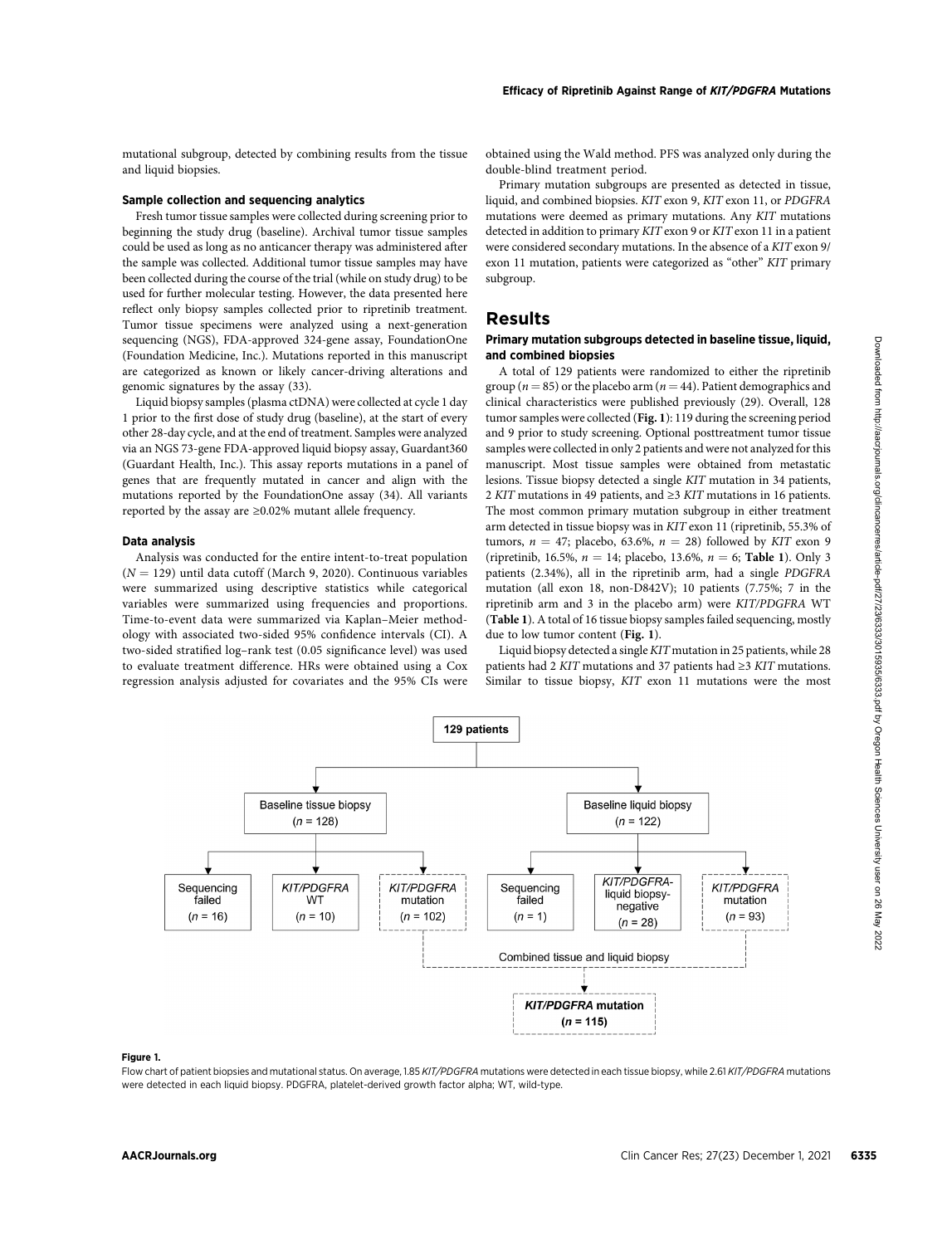Table 1. Primary mutation subgroups detected in baseline tissue, liquid, and combined biopsies.

|                                     | Ripretinib ( $n = 85$ ) | Placebo ( $n = 44$ ) | Total ( $N = 129$ ) |
|-------------------------------------|-------------------------|----------------------|---------------------|
| <b>Baseline tissue biopsy</b>       |                         |                      |                     |
| Detected mutation, n (%)            |                         |                      |                     |
| KIT exon 11                         | 47 (55.3)               | 28 (63.6)            | 75 (58.1)           |
| KIT exon 9                          | 14 (16.5)               | 6(13.6)              | 20 (15.5)           |
| Not available/not done <sup>a</sup> | 12(14.1)                | 5(11.4)              | 17(13.2)            |
| Other                               | 12(14.1)                | 5(11.4)              | 17(13.2)            |
| KIT/PDGFRA WT                       | 7(8.24)                 | 3(6.81)              | 10(7.75)            |
| <b>PDGFRA</b> b                     | 3(3.53)                 | 0                    | 3(2.34)             |
| $KIT$ other exon <sup>c</sup>       | 2(2.35)                 | 2(4.55)              | 4(3.10)             |
| <b>Baseline liquid biopsy</b>       |                         |                      |                     |
| Detected mutation, n (%)            |                         |                      |                     |
| $K/T$ exon 11 <sup>d</sup>          | 38 (44.7)               | 28 (63.6)            | 66 (51.2)           |
| $K/T$ exon $9^d$                    | 12(14.1)                | 7(15.9)              | 19 (14.7)           |
| Not available/not done <sup>a</sup> | 6(7.06)                 | 2(4.55)              | 8(6.20)             |
| Other                               | 29 (34.1)               | 8(18.2)              | 37 (28.7)           |
| KIT/PDGFRA, liquid biopsy negative  | 22(25.9)                | 6(13.6)              | 28 (21.7)           |
| <b>PDGFRA</b> b                     | 3(3.53)                 | $\Omega$             | 3(2.33)             |
| $K/T$ other exon <sup>c</sup>       | 4 (4.71)                | 2(4.55)              | 6(4.65)             |
| <b>Baseline combined biopsies</b>   |                         |                      |                     |
| Detected mutation, n (%)            |                         |                      |                     |
| $K/T$ exon $11d$                    | 52 (61.2)               | 34 (77.3)            | 86 (66.7)           |
| $K/T$ exon $9^d$                    | 16(18.8)                | 7(15.9)              | 23 (17.8)           |
| Not available/not done <sup>a</sup> | 5(5.88)                 | $\Omega$             | 5(3.88)             |
| Other                               | 12(14.1)                | 4(9.09)              | 16(12.4)            |
| KIT/PDGFRA, liquid biopsy negative  | 6(7.06)                 | 3(6.82)              | 9(6.98)             |
| <b>PDGFRA</b> b                     | 3(3.53)                 | $\Omega$             | 3(2.33)             |
| $K/T$ other exon <sup>c</sup>       | 3(3.53)                 | 1(2.27)              | 4(3.10)             |

<sup>a</sup>Includes patients who failed sequencing due to low tumor content and patients with no specimen.

<sup>b</sup>All patients with PDGFRA mutations had exon 18 non-D842V mutations.

 $c$ KIT other exon includes any mutation in a KIT exon that is not 9 or 11.

 $d$ KIT exon 9  $+$  11 mutation was detected via liquid biopsy in 1 patient receiving placebo and was counted in both groups.

common mutations detected in liquid biopsy (ripretinib, 44.7%,  $n = 38$ ; placebo, 63.6%,  $n = 28$ ) followed by KIT exon 9 (ripretinib, 14.1%,  $n = 12$ ; placebo, 15.9%,  $n = 7$ ; Table 1). Liquid biopsy detected the same 3 patients in the ripretinib arm with PDGFRA mutations (Table 1). Liquid biopsy detected primary KIT/PDGFRA mutations in 94 patients, while 28 patients were KIT/PDGFRA liquid biopsy negative (22 in the ripretinib arm and 6 in the placebo arm; Table 1). Only 1 liquid biopsy sample failed sequencing (Fig. 1). Among the patients ( $n = 80$ ) with detectable KIT/PDGFRA mutations in both tissue and liquid biopsies, the concordance rate of primary mutation was 93.75% ( $n = 75$ ). Consequently, the combination of both technologies (tissue and liquid biopsies) allowed for greater detection of mutations (27 patients had 1 KIT mutation, 36 patients had 2 KIT mutations, and 49 patients had  $\geq$ 3 KIT mutations) and there were fewer samples deemed as not evaluable or not done (tissue biopsy,  $n = 17$ ; liquid biopsy,  $n = 8$ ; combined biopsy,  $n = 5$ ; Table 1).

#### Baseline KIT mutations detected outside exons 9 or 11

KIT mutations were detected in both tissue and liquid biopsy outside of exons 9 and 11 in the switch pocket adjacent to the ATP-binding pocket (exons 13 and 14) and the activation switch (exons 17 and 18). Exon 17 and exon 13 mutation commonly coexist with exon 9 or exon 11 mutations (Fig. 2). Five different mutations were found in exons 13/14 via tissue biopsy compared with 12 different mutations with liquid biopsy. Fifteen different mutations were found in exons 17/18 via tissue biopsy compared with 26 different mutations with liquid biopsy. When the data were merged, liquid biopsy detected most of the mutations found in tissue biopsy in addition to several unique mutations. Tissue biopsy only detected four mutations that were not detected in liquid biopsy: two K642Q substitutions in exon 13 and two D820E substitutions in exon 17 (Fig. 2). The most common mutations detected by both technologies were V654A substitutions in exon 13 ( $n = 23$ ), N822K substitutions in exon 17 ( $n = 14$ ), and Y823D substitutions in exon 17 ( $n = 12$ ; Fig. 2).

#### Efficacy using baseline combined tumor and liquid biopsy data

Efficacy results in the INVICTUS trial were explored by mutation subgroup using combined tissue and liquid biopsy data. Patients were grouped into 4 subsets based on results of both technologies: any KIT exon 9, any KIT exon 11, any KIT exon 13, and any KIT exon 17. Patients were included in multiple groups if they had mutations in more than one exon (i.e., a patient that has a tumor with KIT exon 11 and exon 17 mutations would fall into both the "any KIT exon 11 group" and the "any KIT exon 17 group"). Patients receiving ripretinib showed PFS benefit over placebo regardless of mutation status (HR 0.16, 95% CI, 0.10–0.27) and in all assessed subgroups in Kaplan–Meier PFS analysis (exon 11,  $P < 0.0001$ ; exon 9,  $P = 0.0023$ ; exon 13,  $P < 0.0001$ ; exon 17,  $P < 0.0001$ ; Fig. 3). Moreover, the calculated HRs for each subgroup favored ripretinib treatment over placebo (any KIT exon 11: HR 0.13, 95% CI, 0.06–0.24; any KIT exon 9: HR 0.16, 95% CI, 0.05–0.51; any KIT exon 13: HR 0.14, 95% CI, 0.06– 0.34; any KIT exon 17: HR 0.14, 95% CI, 0.07–0.29; Fig. 4).

Common secondary mutations detected in patients with a KIT exon 11 primary mutation were in exon 13, exon 17, or both exons 13 and 17.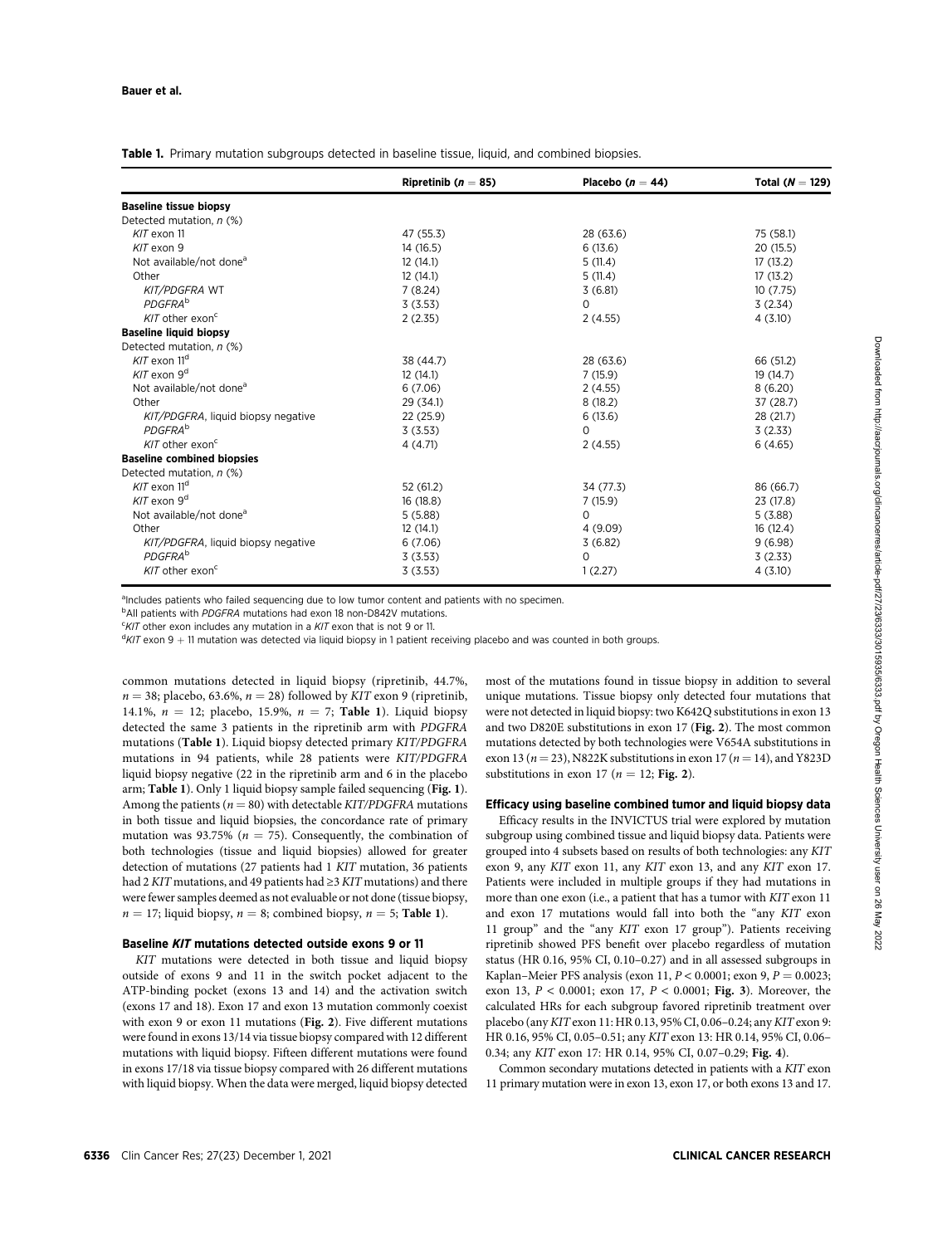

#### Figure 2.

KIT mutations detected outside of exons 9/11. Each circle represents 1 patient and the letter within each circle represents the amino-acid mutation location. Lettered circle indicates the protein change that occurred; nonlettered circle indicates an in-frame deletion. There were 3 patients with exon 13–only mutations, 1 patient with an exon 17-only mutation, 1 patient with exon 13 and exon 17 mutations, and 1 patient with exon 13, exon 14, and exon 17 mutations detected in liquid biopsies.

The most common secondary mutation detected in patients with a KIT exon 9 primary mutation was in exon 17. The calculated HRs across all of the assessed secondary subgroups within the KIT exon 11 or 9 subgroups favored ripretinib versus placebo (Fig. 5). Patients were categorized as KIT/PDGFRA WT if they had no detectable KIT or PDGFRA mutation in tissue biopsy, while patients with no KIT or PDGFRA mutations detected with liquid biopsy were categorized as KIT/PDGFRA liquid biopsy negative. Patients with KIT/PDGFRA WT receiving ripretinib  $(n = 7)$  had varying genetic alterations detected in tumor tissue, including SDHA and SDHC, NF1, and KRAS mutations, and other pathogenic alterations, such as myeloid cell leukemia 1 (MCL1) amplification. Two of the 7 patients had no alterations identified. Patients with KIT/PDGFRA WT on the ripretinib arm had PFS measurements that ranged from 2 to 23 months (Supplementary Table S1). Among the 10 patients with KIT/PDGFRA WT, 8 were also KIT/PDGFRAliquid biopsy negative. Of the 2 remaining patients that were considered KIT/PDGFRA WT but not KIT/PDGFRA liquid biopsy negative, liquid biopsy genotyping failed in 1 patient and an exon 13 mutation was detected in the other patient.

# **Discussion**

The current study is the first genomic characterization of baseline mutations using tissue and liquid biopsy in patients with advanced GIST with disease progression following imatinib, sunitinib, and regorafenib treatment. This study provides a comprehensive genomic landscape of resistance mutations in  $a \geq$  fourth-line treatment setting in metastatic GIST. In this exploratory analysis, ripretinib demonstrated clinically meaningful activity against a broad spectrum of mutations in patients with  $\geq$  fourth-line advanced GIST, with a heterogeneous genetic mutation profile as shown by the PFS benefit of ripretinib compared with placebo independent of mutation status. Patients receiving ripretinib who had tumors with any KIT exon 9, 11, 13, or 17 mutations showed significant PFS benefit compared with patients with these mutations receiving placebo.

In this analysis, we observed a complex and heterogeneous mutational landscape, which highlights the need for therapies that are effective against a broad spectrum of mutations. The earlier lines of approved therapy for patients with GIST inhibit certain mutations in KIT and PDGFRA, but do not inhibit all secondary mutations (23–27). Imatinib demonstrated efficacy against different primary mutations including some of the most common mutations, such as KIT exon 11 and KIT exon 9, and showed variable efficacy with PDGFRA exon 18 mutations (non-D842V; refs. 11, 35, 36). Imatinib shows reduced efficacy against some primary and many acquired mutations, with secondary mutations inKIT exon 17 and exon 13 being more frequently associated with treatment resistance and KIT exon 9 mutations requiring higher doses of imatinib to achieve optimal PFS (24, 26, 37). In patients receiving sunitinib, mPFS was significantly longer in patients with KIT exon 9 mutations compared with KIT exon 11 mutations (38). Additionally, patients with secondary mutations in KIT exon 13/14 had better outcomes on sunitinib compared with patients with mutations in KIT exon 17/18 (24). In contrast, third-line treatment with regorafenib demonstrated clinical benefit in patients with secondary KIT exon 17 mutated tumors (39). This clinical observation has been recapitulated using a mutagenesis-screen that showed complementary activity of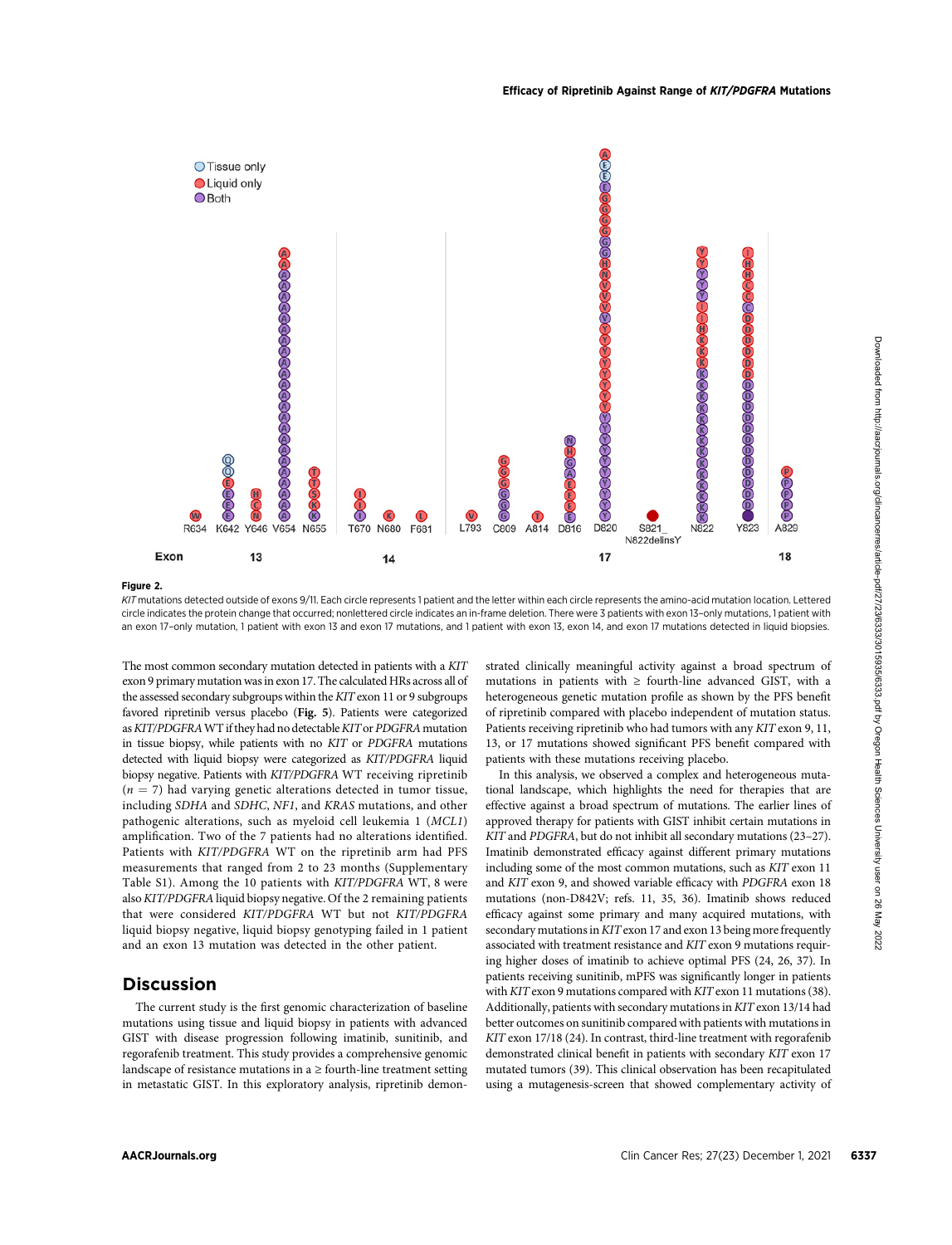

#### Figure 3.

Kaplan–Meier curves of PFS by any exon 9, 11, 13, or 17. Patients may be included in multiple subgroups if they had multiple mutations. Due to low numbers, patients with any KIT exon 14 ( $n = 6$ ), any KIT exon 18 ( $n = 6$ ), or PDGFRA ( $n = 3$ ) mutations were not analyzed.

sunitinib and regorafenib, with neither of them inhibiting mutations affecting KIT exon 17/18 codon D816 (23).

In the current study, when compared with placebo, ripretinib demonstrated improved efficacy in heavily pretreated patients with tumors harboring KIT exon 9 and exon 11 mutations. While the numbers were small, ripretinib was also more effective than placebo in patients in whom mutations in KIT exon 13 or KIT exon 17 were found. This finding is highly suggestive of the broad clinical activity of ripretinib, based on its different binding mode and activity against both activation loop and switch pocket mutations, which are associated with variable efficacy for other TKIs (24). It is important to emphasize, however, that treatment efficacy cannot be predicted solely on the presence of secondary mutations and it is not clear that ripretinib is equally potent against every resistance mutation. Both the number and allelic frequencies of different resistance mutations in liquid biopsies may not be representative of the actual distribution in all tumor cells. In addition, various genetic alterations in patients with KIT/PDGFRA WT were detected, including SDHA, SDHC, NF-1, KRAS, and MCL1. In particular, some cases of SDH-mutant GIST exhibit a slower, indolent growth (8). Disease stabilization as measured by mRECIST may represent the natural course of the disease in patients with KIT/PDGFRA WT and thus explain the PFS of 10 months

in a patient in the placebo arm with genetic alterations in SDHA/TP53. Consequently, activity of ripretinib in patients with KIT/PDGFRA WT cannot be concluded from our series and will require further study with more patients. Nonetheless, our findings using state-of-the-art NGS plasma sequencing in fourth-line GIST demonstrated no evidence of secondary resistance KIT mutations that would preclude clinical benefit with ripretinib treatment.

This study utilized two different technologies in order to characterize mutational status: genetic analysis based on traditional tumor tissue biopsy and liquid plasma ctDNA biopsy. The combination of these two technologies revealed a greater range of KIT mutations in tumors of heavily pretreated patients with GIST. There are, however, pros and cons to both tissue and liquid-biopsy methodology. Tissue biopsy is still considered the traditional gold standard methodology in clinical practice, while liquid biopsy is most commonly utilized for research purposes in sarcomas including GIST (30, 40). Archival tumor tissue is not always available and can be time consuming to retrieve. Not all tumors can be easily and safely biopsied. Moreover, although tissue biopsy is associated with high sensitivity and specificity, sampled tissue collected may not always reflect the overall frequency and spectrum of intra- and interlesional resistance mutations (40).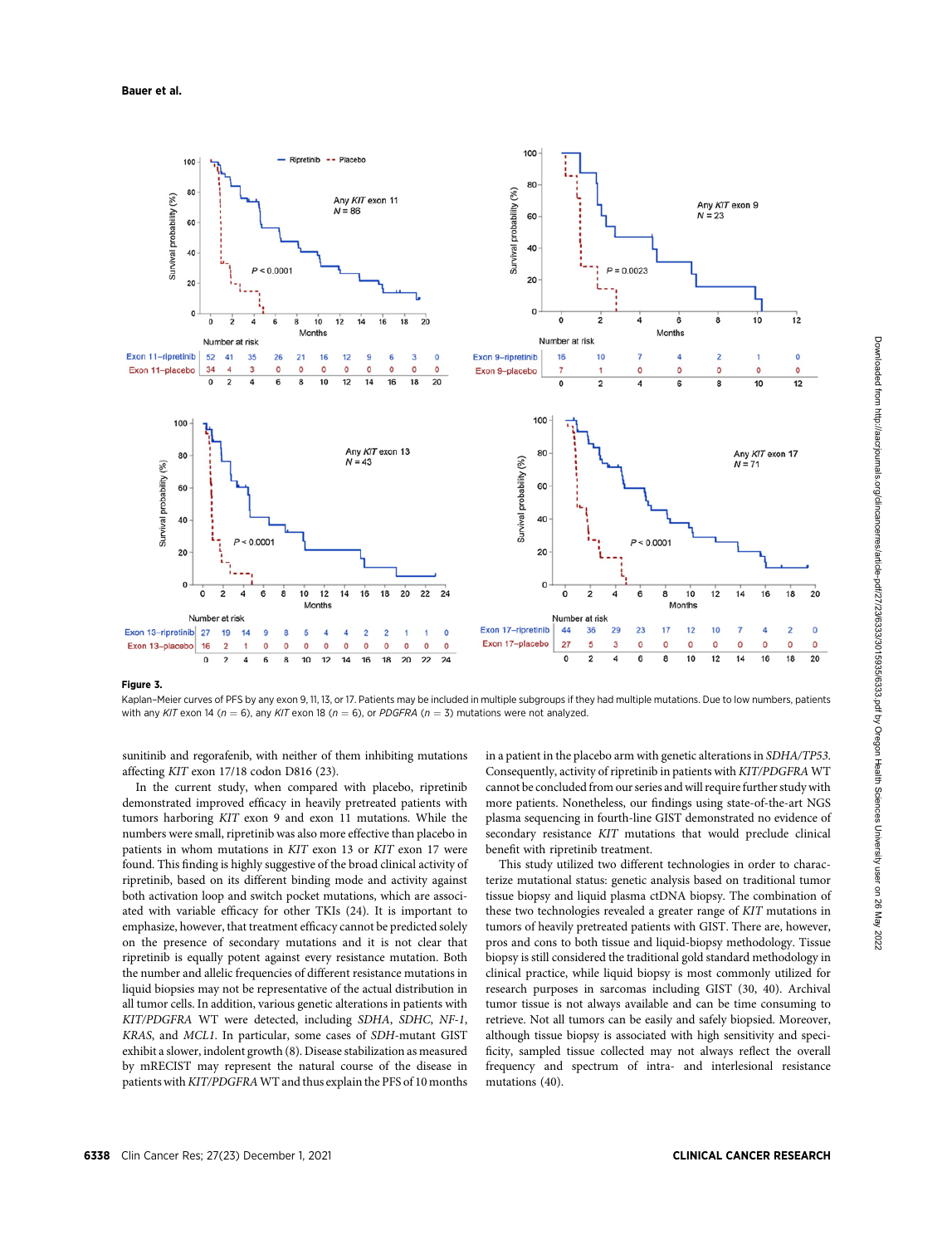#### Figure 4.

Forest plot of HRs of PFS by any KIT exon 9, 11, 13, or 17. Patients may be included in multiple subgroups if they had multiple mutations. Due to low numbers, patients with any KIT exon 14 ( $n = 6$ ), any KIT exon 18 ( $n = 6$ ), or PDGFRA ( $n = 3$ ) mutations were excluded from this analysis. <sup>a</sup>l patient had both KIT exon 11 and KIT exon 9 mutations detected in liquid biopsy. QD, once daily.



Liquid biopsy is noninvasive and represents minimal burden to the patient. While tissue biopsy may be limited to easily accessible tumor tissue, and potential low tumor content due to necrosis, liquid biopsy has the potential to detect ctDNA from all tumors that shed into the circulation, potentially providing more information regarding tumor heterogeneity. However, low tumor shedding can result in a high false-negative rate in this type of biopsy (30, 40). Conversely, there may be a risk of false-positive findings when combining the two biopsy methods. In the context of resistance mutations in GIST, however, only a few hotspots are relevant in KIT.

In addition, it is unclear how observed mutation allele frequency relates to the underlying clone size in the patient and whether the most frequent resistance mutations found by liquid biopsy reflect the most common mutation in terms of tumor mass. In the NAVIGATOR trial, ctDNA detection correlated with the sum of the target lesions (41). In this study, however, we did not attempt to correlate ctDNA detection with tumor burden because tumor measurement per mRECIST is not equivalent to total tumor burden. Consequently, the use of both traditional tumor biopsy and liquid biopsy demonstrated the heterogeneity of KIT mutations in individual patients, which may not always be captured when using only one modality of tumor genomic analysis.

Additional limitations of this exploratory analysis include that patients were not randomized according to the mutational status of KIT/PDGFRA genes, and the small sample sizes did not allow for full efficacy evaluations of KIT exon 14 mutations, KIT exon 18 mutations, KIT/PDGFRA WT, or PDGFRA mutations (particularly the exon 18 D842V substitution mutation). However, the rationale for this study design was to provide patients with  $\geq$  fourth-line advanced GIST effective treatment, since the median PFS for patients with untreated GIST after failing several TKIs is approximately 1 month (42, 43). While the grouping for the efficacy analysis (KIT exons 9, 11, 13, and 17) was driven by sample size, these are common primary and secondary mutations in GIST, and efficacy against these mutations support ripretinib's broad mechanism of action (24, 26). Longitudinal liquid biopsy analysis is ongoing and will add valuable information to the complexity of mutational status while patients are on treatment. In addition, previous studies have also identified KIT- and PDGFRA-independent mechanisms of resistance, such as mutations in PI3K, TSC1, MAPK, RAF, and RAS (7, 44). These may represent escape mechanisms that could also potentiate mechanisms of resistance to ripretinib, regardless of effective KIT/ PDGFRA inhibition.

In conclusion, patients from the INVICTUS study exhibited complex and heterogeneous mutational backgrounds as determined by both tissue and liquid biopsy. Despite some limitations with liquid biopsy results, this screening technique provides a novel and noninvasive investigational tool with potential high clinical utility to determine patients' genotype. This analysis demonstrates that ripretinib provided clinically meaningful benefit across mutation subgroups when compared with placebo. These results support the use of ripretinib as a fourth-line therapy in patients with advanced GIST harboring a broad spectrum of mutations.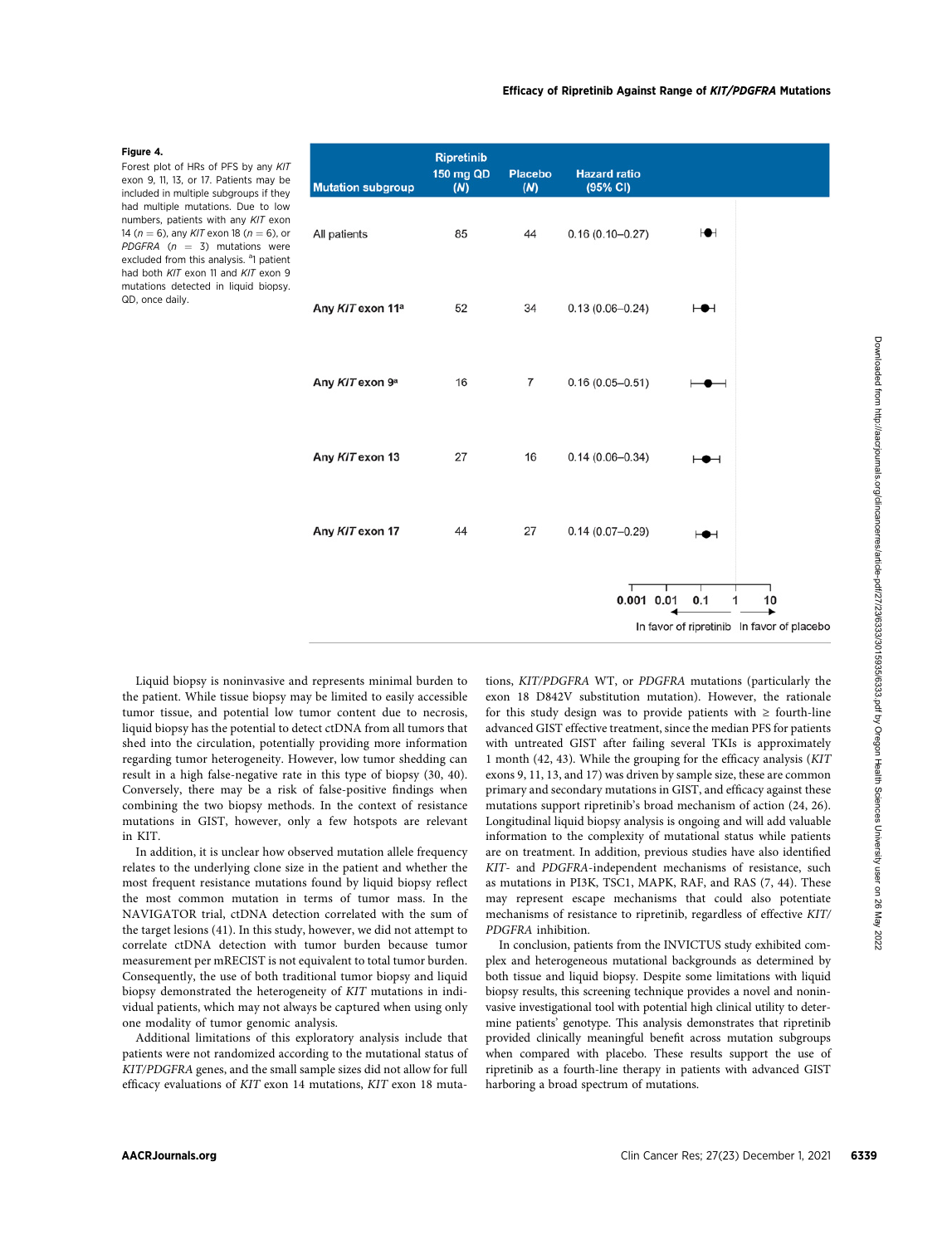| <b>Mutation subgroup</b>     | <b>Ripretinib</b><br>150 mg QD<br>(N) | <b>Placebo</b><br>(N) | <b>Hazard ratio</b><br>(95% CI) |                                            |
|------------------------------|---------------------------------------|-----------------------|---------------------------------|--------------------------------------------|
| All patients                 | 85                                    | 44                    | $0.16(0.10 - 0.27)$             | H                                          |
| Any KIT exon 11 <sup>a</sup> | 52                                    | 34                    | $0.13(0.06 - 0.24)$             | ⊢●⊣                                        |
| Exon 11 + 13 only            | 8                                     | 5                     | $0.04(0.00 - 0.49)$ H           |                                            |
| Exon 11 + 17                 | 20                                    | 14                    | $0.06(0.01 - 0.28)$             |                                            |
| Exon $11 + 13 +$<br>17       | 16                                    | 9                     | $0.18(0.06 - 0.55)$             |                                            |
| Otherb                       | 8                                     | 6                     | $0.18(0.02 - 1.63)$             |                                            |
| Any KIT exon 9a              | 16                                    | 7                     | $0.16(0.05 - 0.51)$             |                                            |
| $Exon 9 + 17$                | 7                                     | 4                     | $0.14(0.02 - 0.86)$             |                                            |
| Other                        | 9                                     | 3                     | $0.05(0.00 - 0.70)$             |                                            |
|                              |                                       |                       |                                 | $0.001$ $0.01$<br>0.1<br>10<br>1           |
|                              |                                       |                       |                                 | In favor of ripretinib In favor of placebo |

Forest plot of hazard ratios of PFS within any KIT exons 9 or 11. <sup>a</sup>One patient had both a KIT exon 11 mutation and a KIT exon 9 mutation detected in liquid biopsy.<br>Pipeludes exon 11-only mutations (n - 13) and exon 11. <sup>b</sup>Includes exon 11-only mutations ( $n = 13$ ) and exon 11  $\pm$  18 mutations ( $n = 1$ ).

#### Authors' Disclosures

S. Bauer reports personal fees from Deciphera Pharmaceuticals, Roche, Exelixis, Plexxikon, and Daichii Sankyo; grants from Incyte; grants and personal fees from Blueprint Medicines and Novartis; personal fees and other support from Bayer and Pharmamar; and other support from Pfizer during the conduct of the study. S. Bauer also reports personal fees from GSK outside the submitted work. M.C. Heinrich reports personal fees from Deciphera Pharmaceuticals, Theseus, and Blueprint Medicines during the conduct of the study. M.C. Heinrich also reports personal fees and other support from MolecularMD, as well as personal fees from Novartis outside the submitted work; in addition, M.C. Heinrich has a patent for Imatinib treatment of GIST issued, licensed, and with royalties paid from Novartis. S. George reports other support from Abbott Laboratories, Kayothera, Daiichi Sankyo, Springworks, UpToDate, ResearchToPractice, MORE Health, Grand Rounds, and NCCN; personal fees and other support from Deciphera Pharmaceuticals and Blueprint Medicines; personal fees from Eli Lilly; and grants and other support from Eisai and Merck outside the submitted work. In addition, S. George is the Vice Chair Alliance for Clinical Trials in Oncology and Vice President of Alliance Foundation. J.R. Zalcberg reports other support from Deciphera Pharmaceuticals during the conduct of the study; J.R. Zalcberg also reports grants from MSD, as well as personal fees from MSD, STA, Merck, Targovax, Halozyme, CEND, and Gilead outside the submitted work. In addition, J.R. Zalcberg owns stock in GW Pharmaceuticals, Aimmune, Vertex, Alnylam, Biomarin, Opthea, Armarin, Concert Pharmaceuticals, Frequency Therapeutics, Global Blood Therapeutics, Gilead, Madrigal Pharmaceuticals, Sangamo Biosciences, Acceleron Pharmaceuticals, Zogenix, Myovant Sciences, Orphazyme, Moderna Therapeutics, Novo Nordisk, Novavax, and TWST. C. Serrano reports grants and personal fees from Deciphera Pharmaceuticals; grants and non-financial support from Pfizer and Bayer; personal fees and non-financial support from Blueprint; personal fees from Immunicum; and non-financial support from Novartis, Lilly, and Pharmamar during the conduct of the study. H. Gelderblom reports institutional funding from Daiichi Sankyo, Novartis, Deciphera Pharmaceuticals, Debio, and Boehringer Ingelheim. R.L. Jones reports other support from Deciphera Pharmaceuticals during the conduct of the study, as well as personal fees from Athenex, Eisai, Blueprint, Deciphera Pharmaceuticals, Pharmamar, Tracon, Springworks, and UpToDate outside the submitted work; in addition, R.L. Jones has a patent for Biomarker pending. S. Attia reports grants from Deciphera Pharmaceuticals during the conduct of the study, as well as grants from AB Science, Tracon, GSK, BTG, Bayer, Novartis, Lilly, Immune Design, Karyopharm, Epizyme, Blueprint, Genmab, CBA, DTRF, Merck, Philogen, Gradilis, Takeda, Incyte, Springworks, Adaptimmune, Advenchen, PTC Therapeutics, Bavarian Nordic, and FORMA Therapeutics outside the submitted work. G. D'Amato reports other support from Deciphera Pharmaceuticals, Blueprint, Daiichi Sankyo, and Epizyme outside the submitted work. P. Chi reports grants, personal fees and non-financial support from Deciphera Pharmaceuticals during the conduct of the study; P. Chi also reports personal fees from Exelixis and Zai Lab, as well as grants from NingboNewBay and Pfizer outside the submitted work. P. Reichardt reports personal fees from Bayer, Clinigen, BMS, Roche, MSD, Deciphera Pharmaceuticals, Novartis, Pfizer, Pharmamar, Lilly, Amgen, and Blueprint outside the submitted work. J. Meade reports personal fees from Deciphera Pharmaceuticals during the conduct of the study, as well as other support from Deciphera Pharmaceuticals outside the submitted work; in addition, J. Meade is an employee of Deciphera Pharmaceuticals. Y. Su reports employment at Deciphera Pharmaceuticals. R. Ruiz-Soto reports other support from Deciphera Pharmaceuticals during the conduct of the study, as well as other support from Deciphera Pharmaceuticals outside the submitted work. J.-Y. Blay reports grants from Deciphera Pharmaceuticals during the conduct of the study; J.-Y. Blay also reports grants and personal fees from Deciphera Pharmaceuticals, Blueprint, and Eisai, as well as grants from Bayer outside the submitted work. M. von Mehren reports personal fees and other support from Deciphera Pharmaceuticals, as well as personal fees from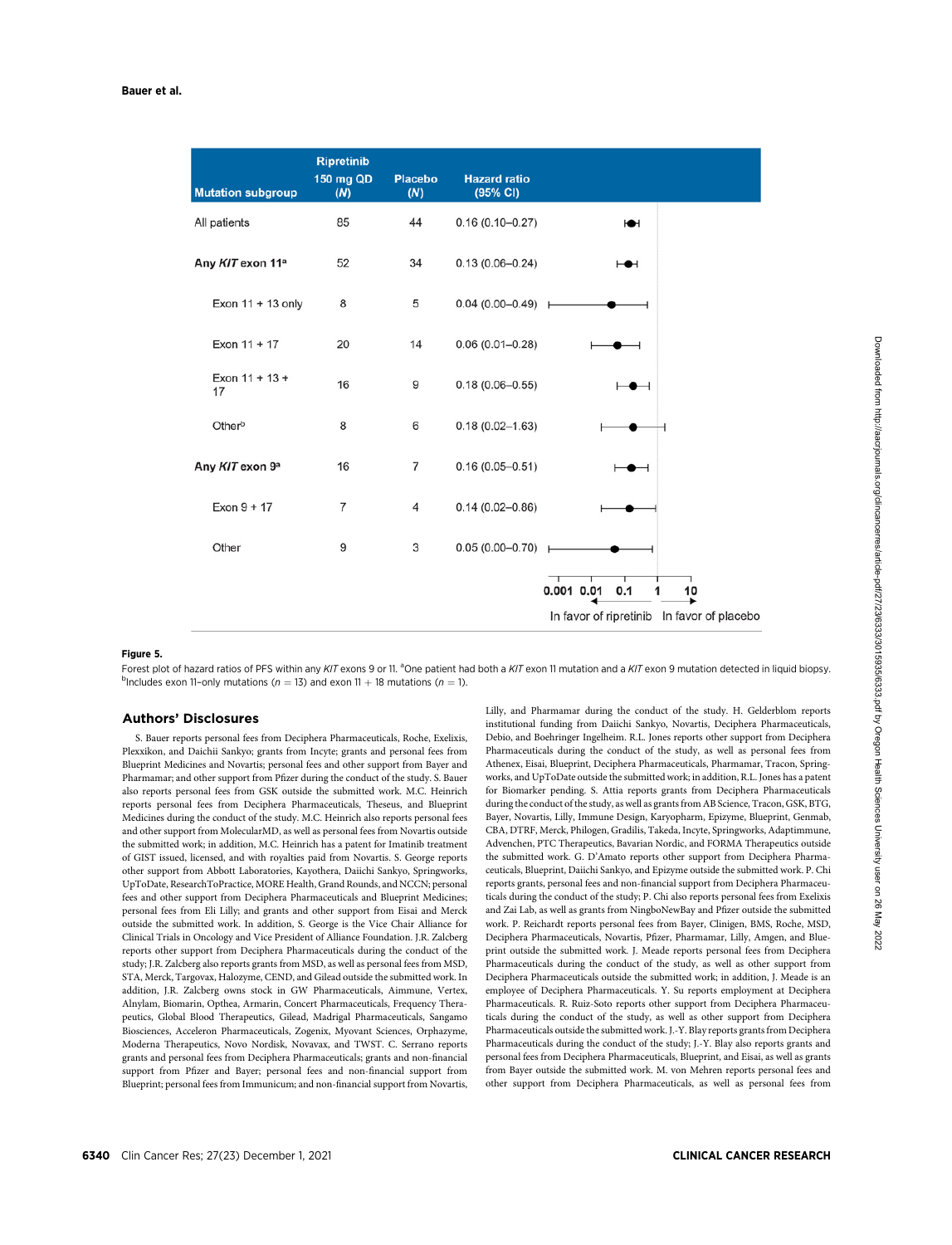Blueprint Medicines and Exelexis outside the submitted work. P. Schöffski reports personal fees from Deciphera Pharmaceuticals during the conduct of the study; P. Schöffski also reports personal fees from Blueprint Medicines, Boehringer Ingelheim, Ellipses Pharma, Transgene, Exelixis, Medscape, Guided Clarity, Ysios Capital, and Curio Science, as well as other support from Blueprint Medicines, Ellipses Pharma, Adaptimmune, Intellisphere, Transgene, and Advance Medical outside the submitted work. No disclosures were reported by the other authors.

## Authors' Contributions

S. Bauer: Conceptualization, resources, supervision, investigation, writing–original draft, writing–review and editing. M.C. Heinrich: Conceptualization, resources, supervision, investigation, writing–original draft, writing–review and editing. S. George: Resources, supervision, investigation, writing–review and editing. J.R. Zalcberg: Resources, supervision, investigation, writing–review and editing. C. Serrano: Resources, supervision, investigation, writing–review and editing. H. Gelderblom: Resources, supervision, investigation,writing–review and editing.R.L. Jones: Resources, supervision, investigation, writing–review and editing. S. Attia: Resources, supervision, investigation, writing–review and editing. G. D'Amato: Resources, supervision, investigation, writing–review and editing. P. Chi: Resources, supervision, investigation, writing–review and editing. P. Reichardt: Resources, supervision, investigation, writing–review and editing. J. Meade: Conceptualization, visualization, writing–original

### References

- 1. Patel N, Benipal B. Incidence of gastrointestinal stromal tumors in the United States from 2001–2015: a United States cancer statistics analysis of 50 states. Cureus 2019;11:e4120.
- 2. Rubin BP, Heinrich MC, Corless CL. Gastrointestinal stromal tumour. Lancet 2007;369:1731–41.
- 3. Soreide K, Sandvik OM, Soreide JA, Giljaca V, Jureckova A, Bulusu VR. Global epidemiology of gastrointestinal stromal tumours (GIST): a systematic review of population-based cohort studies. Cancer Epidemiol 2016;40:39–46.
- 4. Corless CL, Schroeder A, Griffith D, Town A, McGreevey L, Harrell P, et al. PDGFRA mutations in gastrointestinal stromal tumors: frequency, spectrum and in vitro sensitivity to imatinib. J Clin Oncol 2005;23:5357–64.
- 5. Martin-Broto J, Martinez-Marin V, Serrano C, Hindi N, Lopez-Guerrero JA, Bisculoa M, et al. Gastrointestinal stromal tumors (GISTs): SEAP-SEOM consensus on pathologic and molecular diagnosis. Clin Transl Oncol 2017;19:536–45.
- 6. Szucs Z, Thway K, Fisher C, Bulusu R, Constantinidou A, Benson C, et al. Molecular subtypes of gastrointestinal stromal tumors and their prognostic and therapeutic implications. Future Oncol 2017;13:93–107.
- 7. Mühlenberg T, Ketzer J, Heinrich MC, Grunewald S, Marino-Enriquez A, Trautmann M, et al. KIT-dependent and KIT-independent genomic heterogeneity of resistance in gastrointestinal stromal tumors - TORC1/2 inhibition as salvage strategy. Mol Cancer Ther 2019;18:1985–96.
- 8. Boikos SA, Pappo AS, Killian JK, LaQuaglia MP, Weldon CB, George S, et al. Molecular subtypes of KIT/PDGFRA wild-type gastrointestinal stromal tumors: a report from the National Institutes of Health gastrointestinal stromal tumor clinic. JAMA Oncol 2016;2:922–8.
- 9. Smith BD, Kaufman MD, Lu WP, Gupta A, Leary CB, Wise SC, et al. Ripretinib (DCC-2618) is a switch control kinase inhibitor of a broad spectrum of oncogenic and drug-resistant KIT and PDGFRA variants. Cancer Cell 2019; 35:738–51e9.
- 10. Mol CD, Dougan DR, Schneider TR, Skene RJ, Kraus ML, Scheibe DN, et al. Structural basis for the autoinhibition and STI-571 inhibition of c-Kit tyrosine kinase. J Biol Chem 2004;279:31655–63.
- 11. Corless CL, Fletcher JA, Heinrich MC. Biology of gastrointestinal stromal tumors. J Clin Oncol 2004;22:3813–25.
- 12. Hirota S, Isozaki K, Moriyama Y, Hashimoto K, Nishida T, Ishiguro S, et al. Gainof-function mutations of c-kit in human gastrointestinal stromal tumors. Science 1998;279:577–80.
- 13. Rubin BP, Singer S, Tsao C, Duensing A, Lux ML, Ruiz R, et al. KIT activation is a ubiquitous feature of gastrointestinal stromal tumors. Cancer Res 2001;61: 8118–21.
- 14. Heinrich MC, Corless CL, Duensing A, McGreevey L, Chen CJ, Joseph N, et al. PDGFRA activating mutations in gastrointestinal stromal tumors. Science 2003; 299:708–10.
- 15. Dematteo RP, Heinrich MC, El-Rifai WM, Demetri G. Clinical management of gastrointestinal stromal tumors: before and after STI-571. Hum Pathol 2002;33: 466–77.

draft, project administration, writing–review and editing. Y. Su: Conceptualization, formal analysis, visualization, writing–original draft, project administration, writing–review and editing. R. Ruiz-Soto: Conceptualization, visualization, writing– original draft, project administration, writing–review and editing. J.-Y. Blay: Resources, supervision, investigation, writing–review and editing. M. von Mehren: Resources, supervision, investigation, writing-review and editing. P. Schöffski: Conceptualization, resources, supervision, investigation, writing–original draft, writing–review and editing.

## Acknowledgments

This study was sponsored by Deciphera Pharmaceuticals, LLC.

Medical writing and editorial support were provided by Lauren Hanlon, PhD, of AlphaBioCom, LLC, King of Prussia, Pennsylvania. This support was funded by Deciphera Pharmaceuticals, LLC.

The costs of publication of this article were defrayed in part by the payment of page charges. This article must therefore be hereby marked advertisement in accordance with 18 U.S.C. Section 1734 solely to indicate this fact.

Received June 4, 2021; revised August 4, 2021; accepted September 7, 2021; published first September 9, 2021.

- 16. National Comprehensive Cancer Network. NCCN clinical practice guidelines in oncology (NCCN guidelines) soft tissue sarcoma 2020; Version 1.2021.
- 17. Iqbal N, Iqbal N. Imatinib: a breakthrough of targeted therapy in cancer. Chemother Res Pract 2014;2014:357027.
- 18. Christensen JG. A preclinical review of sunitinib, a multitargeted receptor tyrosine kinase inhibitor with anti-angiogenic and antitumour activities. Ann Oncol 2007;18 Suppl 10:x3–10.
- 19. Wilhelm SM, Dumas J, Adnane L, Lynch M, Carter CA, Schutz G, et al. Regorafenib (BAY 73–4506): a new oral multikinase inhibitor of angiogenic, stromal and oncogenic receptor tyrosine kinases with potent preclinical antitumor activity. Int J Cancer 2011;129:245–55.
- 20. Blueprint Medicines. Ayvakit. Prescribing information. Cambridge (MA): Blueprint Medicines Corporation; 2020. Reference ID: 4544122. Available from: <https://www.blueprintmedicines.com/uspi/AYVAKIT.pdf>.
- 21. Gebreyohannes YK, Wozniak A, Zhai ME, Wellens J, Cornillie J, Vanleeuw U, et al. Robust activity of avapritinib, potent and highly selective inhibitor of mutated KIT, in patient-derived xenograft models of gastrointestinal stromal tumors. Clin Cancer Res 2019;25:609–18.
- 22. Li K, Cheng H, Li Z, Pang Y, Jia X, Xie F, et al. Genetic progression in gastrointestinal stromal tumors: mechanisms and molecular interventions. Oncotarget 2017;8:60589–604.
- 23. Garner AP, Gozgit JM, Anjum R, Vodala S, Schrock A, Zhou T, et al. Ponatinib inhibits polyclonal drug-resistant KIT oncoproteins and shows therapeutic potential in heavily pretreated gastrointestinal stromal tumor (GIST) patients. Clin Cancer Res 2014;20:5745–55.
- 24. Heinrich MC, Maki RG, Corless CL, Antonescu CR, Harlow A, Griffith D, et al. Primary and secondary kinase genotypes correlate with the biological and clinical activity of sunitinib in imatinib-resistant gastrointestinal stromal tumor. J Clin Oncol 2008;26:5352–9.
- 25. Serrano C, Marino-Enriquez A, Tao DL, Ketzer J, Eilers G, Zhu M, et al. Complementary activity of tyrosine kinase inhibitors against secondary kit mutations in imatinib-resistant gastrointestinal stromal tumours. Br J Cancer 2019;120:612–20.
- 26. Antonescu CR, Besmer P, Guo T, Arkun K, Hom G, Koryotowski B, et al. Acquired resistance to imatinib in gastrointestinal stromal tumor occurs through secondary gene mutation. Clin Cancer Res 2005;11:4182–90.
- 27. Wardelmann E, Thomas N, Merkelbach-Bruse S, Pauls K, Speidel N, Büttner R, et al. Acquired resistance to imatinib in gastrointestinal stromal tumours caused by multiple KIT mutations. Lancet Oncol 2005;6:249–51.
- Qinlock. Prescribing information. Waltham (MA): Deciphera Pharmaceuticals, LLC; 2020. [updated 2020 May]. Available from: [https://qinlockhcp.com/Con](https://qinlockhcp.com/Content/files/qinlock-prescribing-information.pdf) tent/fi[les/qinlock-prescribing-information.pdf.](https://qinlockhcp.com/Content/files/qinlock-prescribing-information.pdf)
- 29. Blay JY, Serrano C, Heinrich MC, Zalcberg J, Bauer S, Gelderblom H, et al. Ripretinib in patients with advanced gastrointestinal stromal tumours (INVICTUS): a double-blind, randomised, placebo-controlled, phase 3 trial. Lancet Oncol 2020;21:923–34.